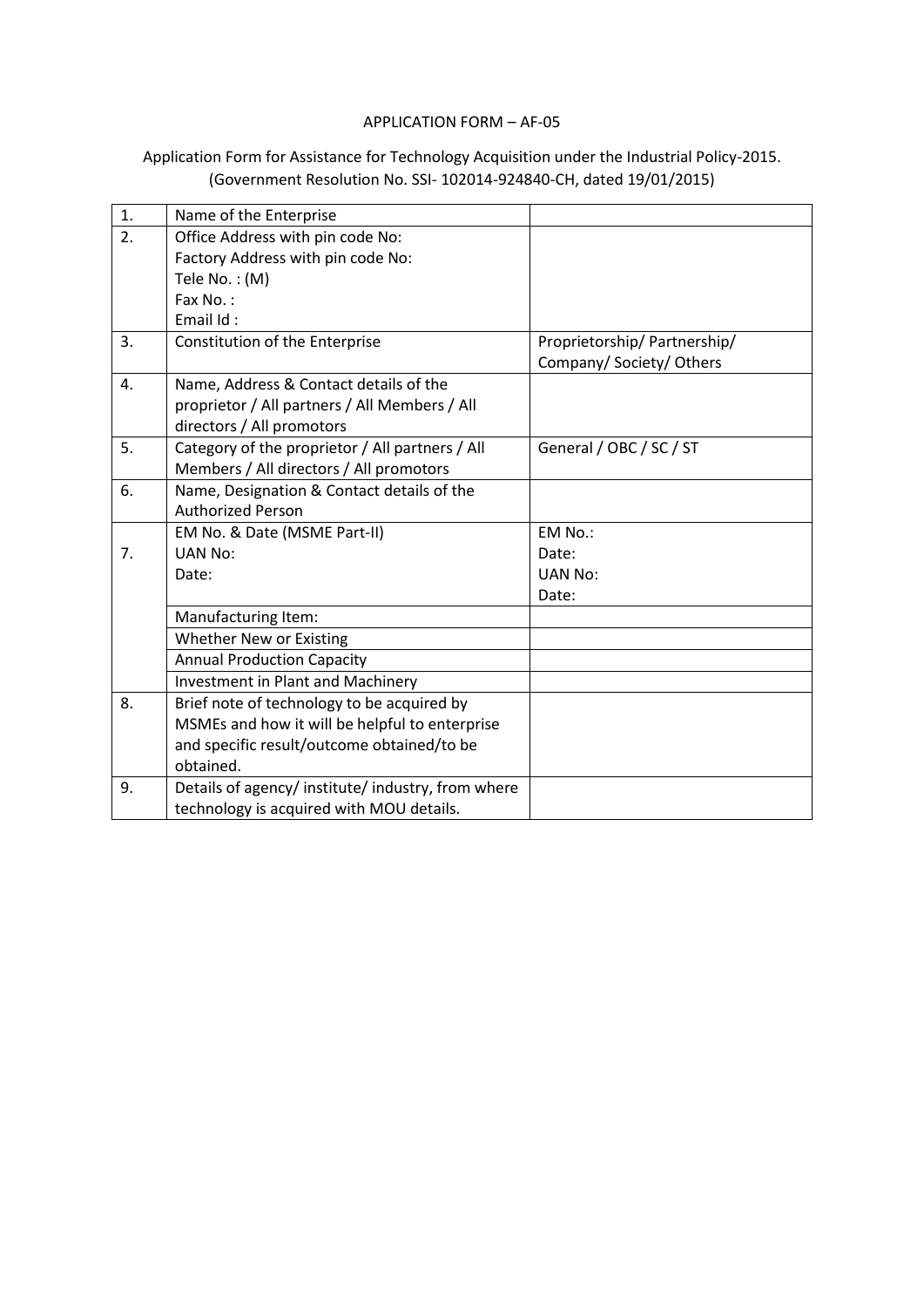| 10. | Details of expenditure incurred/to be incurred<br>(Rs.in lakhs)                                                                                                                        |                                               | Means of Finance (Rs.in lakhs) |                                        |                    |                                       |  |  |
|-----|----------------------------------------------------------------------------------------------------------------------------------------------------------------------------------------|-----------------------------------------------|--------------------------------|----------------------------------------|--------------------|---------------------------------------|--|--|
|     | Sr.                                                                                                                                                                                    | <b>Particulars</b>                            | Amount                         | Sr.                                    | <b>Particulars</b> | Amount                                |  |  |
|     | no                                                                                                                                                                                     |                                               |                                | no                                     |                    |                                       |  |  |
|     | 1                                                                                                                                                                                      | Preliminary expenses                          |                                | $\mathbf{1}$                           | Promoters          |                                       |  |  |
|     | $\overline{2}$                                                                                                                                                                         | Fees to be paid to                            |                                |                                        | Contribution:      |                                       |  |  |
|     |                                                                                                                                                                                        | acquire technology                            |                                | $\overline{2}$                         | <b>Term Loan</b>   |                                       |  |  |
|     | 3                                                                                                                                                                                      | Cost of design/                               |                                | $\overline{3}$                         | Govt.              |                                       |  |  |
|     |                                                                                                                                                                                        | drawings/ Process                             |                                |                                        | Support:           |                                       |  |  |
|     | $\overline{4}$                                                                                                                                                                         | Cost of training/                             |                                | 4                                      | Others:            |                                       |  |  |
|     |                                                                                                                                                                                        | knowledge transfer                            |                                |                                        | Total              |                                       |  |  |
|     | 5                                                                                                                                                                                      | Royalty charges (for                          |                                |                                        |                    |                                       |  |  |
|     |                                                                                                                                                                                        | first two years)                              |                                |                                        |                    |                                       |  |  |
|     | 6                                                                                                                                                                                      | Miscellaneous                                 |                                |                                        |                    |                                       |  |  |
|     |                                                                                                                                                                                        | expenses (pl. specify)                        |                                |                                        |                    |                                       |  |  |
|     |                                                                                                                                                                                        | Total                                         |                                |                                        |                    |                                       |  |  |
|     |                                                                                                                                                                                        |                                               |                                |                                        |                    |                                       |  |  |
|     |                                                                                                                                                                                        |                                               |                                |                                        |                    |                                       |  |  |
|     |                                                                                                                                                                                        |                                               |                                |                                        |                    |                                       |  |  |
|     |                                                                                                                                                                                        |                                               |                                |                                        |                    |                                       |  |  |
| 11. |                                                                                                                                                                                        | Benefits/ Outcome obtained by the enterprise. |                                |                                        |                    |                                       |  |  |
| 12. | Name and Address of Financial Institution                                                                                                                                              |                                               |                                | If finance institute is more than one  |                    |                                       |  |  |
|     |                                                                                                                                                                                        |                                               |                                | pl. attach separate sheet in this      |                    |                                       |  |  |
|     |                                                                                                                                                                                        |                                               |                                | Performa for all Financial Institutes. |                    |                                       |  |  |
|     | E- mail ID of the Bank                                                                                                                                                                 |                                               |                                |                                        |                    |                                       |  |  |
| 13. |                                                                                                                                                                                        | Amount of loan sanctioned and date            |                                | Rs Lakhs                               |                    |                                       |  |  |
|     |                                                                                                                                                                                        |                                               |                                | Date $/$ /20                           |                    |                                       |  |  |
|     |                                                                                                                                                                                        | Term Loan Account No                          |                                |                                        |                    |                                       |  |  |
|     | IFSC Code No.<br>Branch Code No                                                                                                                                                        |                                               |                                |                                        |                    |                                       |  |  |
|     |                                                                                                                                                                                        |                                               |                                |                                        |                    |                                       |  |  |
|     |                                                                                                                                                                                        | PAN Card No of the unit                       |                                |                                        |                    |                                       |  |  |
| 14. | Details of any other financial assistance granted                                                                                                                                      |                                               |                                |                                        | YES/NO If,         |                                       |  |  |
|     |                                                                                                                                                                                        | by GOG/GOI                                    |                                |                                        |                    | Yes Please attach details in separate |  |  |
|     |                                                                                                                                                                                        |                                               |                                | sheet.                                 |                    |                                       |  |  |
| 15. | Whether any Government dues are outstanding                                                                                                                                            |                                               | YES/NO If,                     |                                        |                    |                                       |  |  |
|     | or not? And court case against Govt.? If Yes Give                                                                                                                                      |                                               |                                | Yes Please attach details in separate  |                    |                                       |  |  |
|     |                                                                                                                                                                                        | details thereof.                              |                                | sheet                                  |                    |                                       |  |  |
| 16. | Declaration: I hereby declare that the information, statement & documents submitted are<br>to the best of my knowledge & belief, true and correct in all particulars. I abide with the |                                               |                                |                                        |                    |                                       |  |  |
|     |                                                                                                                                                                                        |                                               |                                |                                        |                    |                                       |  |  |
|     | terms, conditions, eligibility criterias and parameters specified in the Government                                                                                                    |                                               |                                |                                        |                    |                                       |  |  |
|     | Resolutions, and as amended, under the Industrial Policy 2015. I also declare that I am                                                                                                |                                               |                                |                                        |                    |                                       |  |  |
|     | authorized by the enterprise to sign and submit the application and related details with                                                                                               |                                               |                                |                                        |                    |                                       |  |  |
|     |                                                                                                                                                                                        | relevant documents.                           |                                |                                        |                    |                                       |  |  |